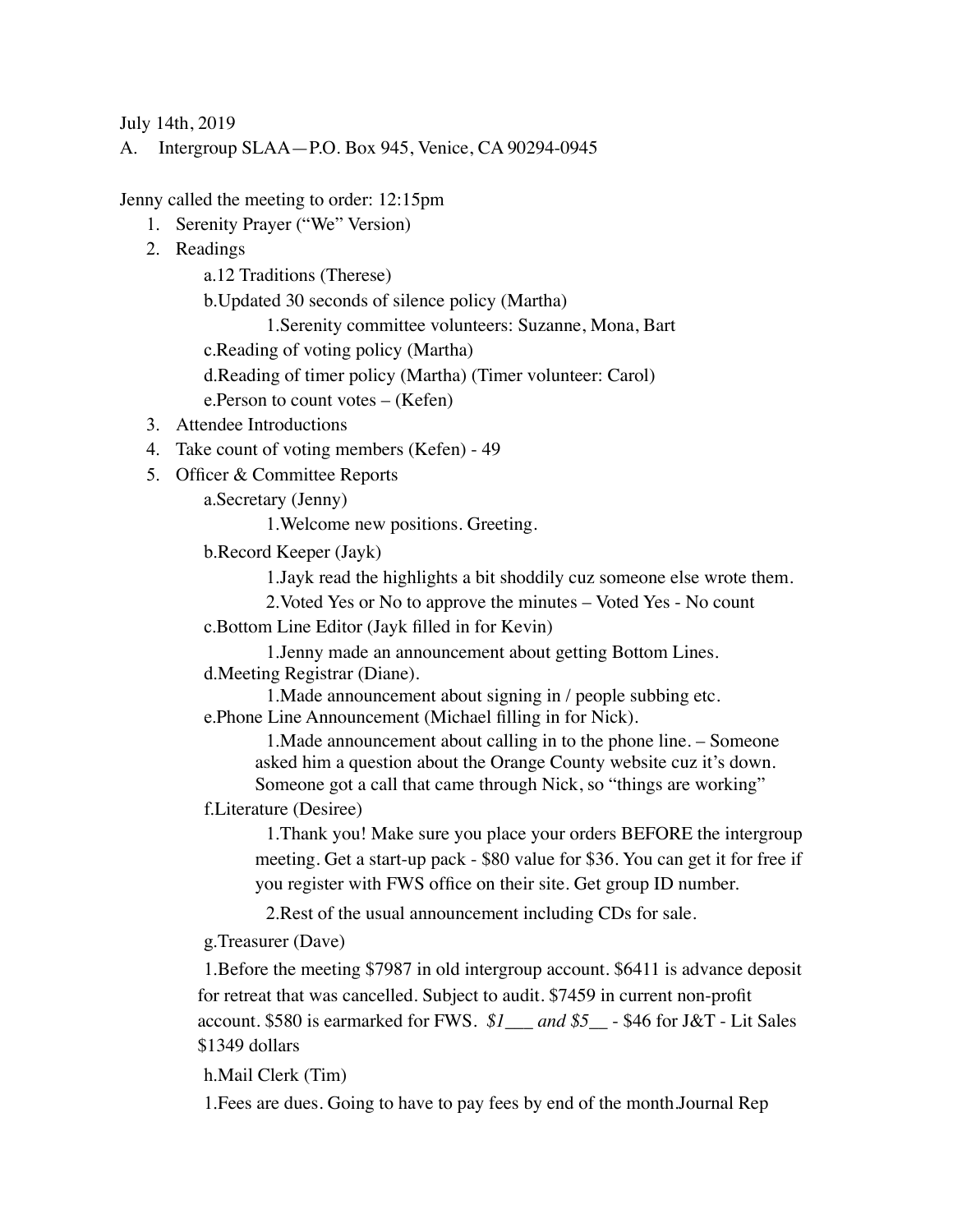i.(Kirsten)Flyers —

1.How do you practice principals before personalities in polarizing political climates?

j.Webmaster for SLAA website – Max B

1.3135 unique views, 2000 new users, total page views 3626. Our website renewal is due \$20.

k.Workshops & Retreats (Asher)

1.**Workshop on Saturday July 20** - Half Day - 1230pm Registration \$10 with parking. IT's coming!

l.Jails and Treatment Centers Committee (Katie absent)

m. ABM Delegate Announcements —

1.**ABM coming up in a week and a day.** Daily meditation book approved. Tiger Woman poster donated for the silent auction. /// Mona makes an announcement defining what the ABM is. /// Carol received a THIRD donation for the silent auction.

n. Speaker List Keeper (Person is absent .. Jenny makes announcement defining)

o. Literature Copier (Jayk filled in)

p. Literature Committee Conduit (Sheraz absent… Lisa)

1.**Step questions workbook** voted toward conference approval. Did not pass. On the agenda again this year with some changes. She will email PDF copy for feedback. - Carol announced we are looking for LCC participants.

q. Sponsorship Committee Conduit (Lenore) -

1.46 emails and voicemails and snail mails. Mos tof the meeting was about the ABM.

r. Steps Traditions and Concepts Conduit (Mona) -

1.Working on a piece of literature about this. Post answers to questions about traditions and concepts on the website. You are welcome to join this committee.

s. Translation Committee Commit - (Tim) -

1.Didn't attend this past month.

t. Diversity Comittee Conduit - (Julie) -

1.Revision of the Diversity Statement. Presenting at ABM. Spanish language literature - Gathering resources to pass to translation committee. //

2. Christina - **Diversity training - Gonna be a workshop. At the ABM.** First breakout session to pilot this workshop. "A Conversation about Diversity and Inclusion" - Can call in and participate in the conversation Wed 24th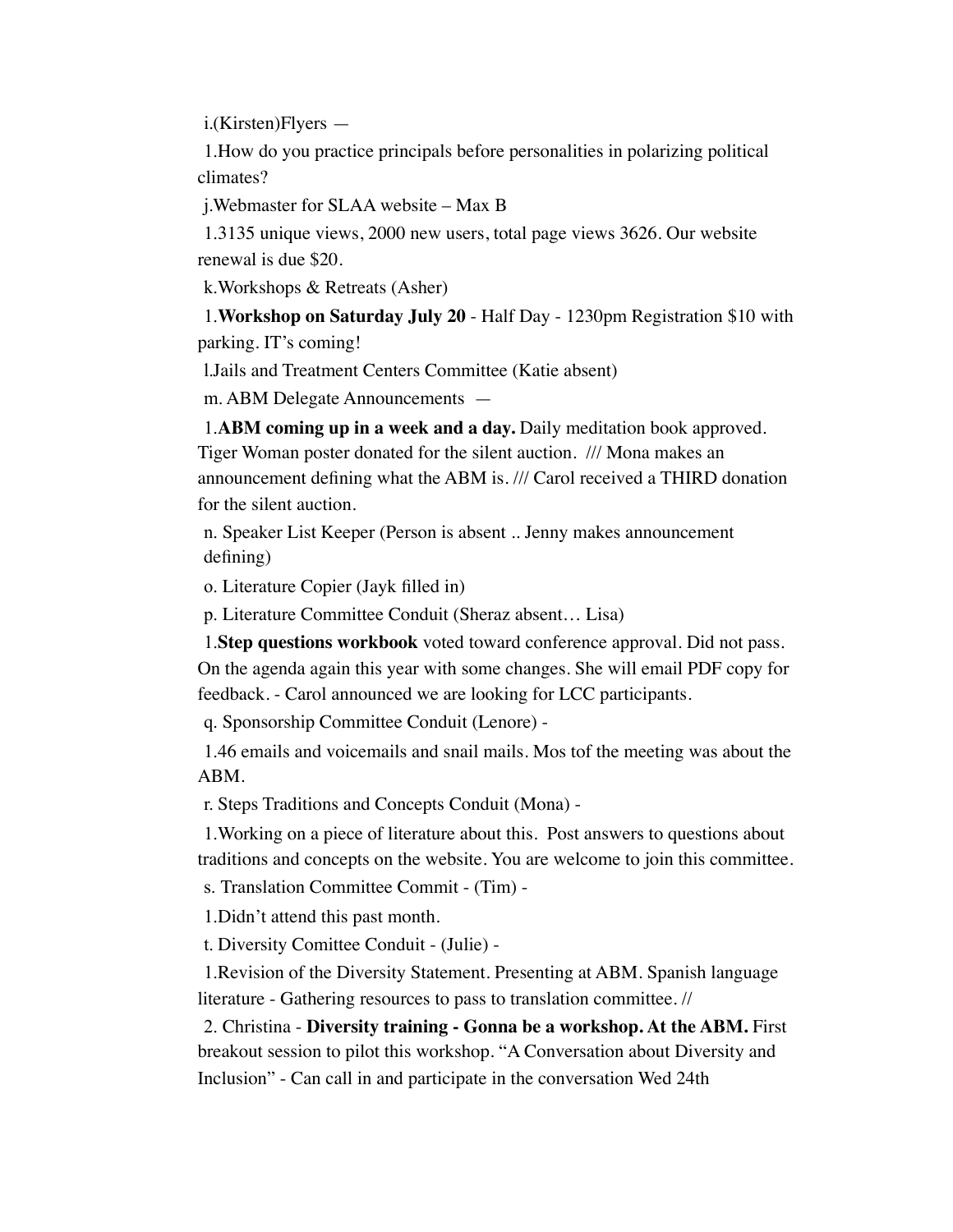11am-12pm. Passing out the Diversity Statement Draft. Not conference approved.

u. SLAA Inc Board of Trustees Report - (Diane) -

1.No in person meeting. Had a phone meeting. Minutes passed out to group. ///

2.Should we pursue the option of obtaining **liability insurance**? Cal Non Profits Insurance Services / California Assoc of Non Profits - Diane went thru them to find insurance. 2 bids. Chose United States Liability Insurance Company - Employment Practices Liability in addition to all else. It covers volunteers. Covers THIS room, as well as the retreats, workshops etc. **Total cost is \$2172 per year. ///** 

3.Want to close old account. Web master money will come from new account.

- 1. Old Business None
- 2. New Business
	- 1. Diane MOTION: To donate the remaining balance in our old account to SLAA FWS after Dave calculates amount owed to Retreats Committee. Approx \$1576 un-audited.
		- A. Glen PRO: The quicker we get this closed the better. Don't want to get audited. Closing liability. We are a non profit and we are "out of the shadows".
		- B. Con This was donated from the meetings and designated to Intergroup, so why give to FWS?
		- C. PRO: Kirsten Surplus of money for Intergroup. FWS is struggling. We are one of the few lucrative.
		- D. PRO: Mona We need to get rid of this money because it's dangerous money for which we cannot account for the provenance.

## E. VOTED: 41 For, 3 Against. **MOTION PASSED.**

2. Desiree - MOTION: Add addendum to the service manual saying minimum 151 basic texts to be bought to keep the "book economy" stable.

> A. Questions - Isn't this amount going to change? - Should we not put 151, but rather "the financial minimum" or some such. /// Lit person stores 10 boxes, 11 boxes. Confusing stuff.

B. CON - Mona - Unnecessary to add this to the service manual.

C. PRO - This info might get lost in translation so we should